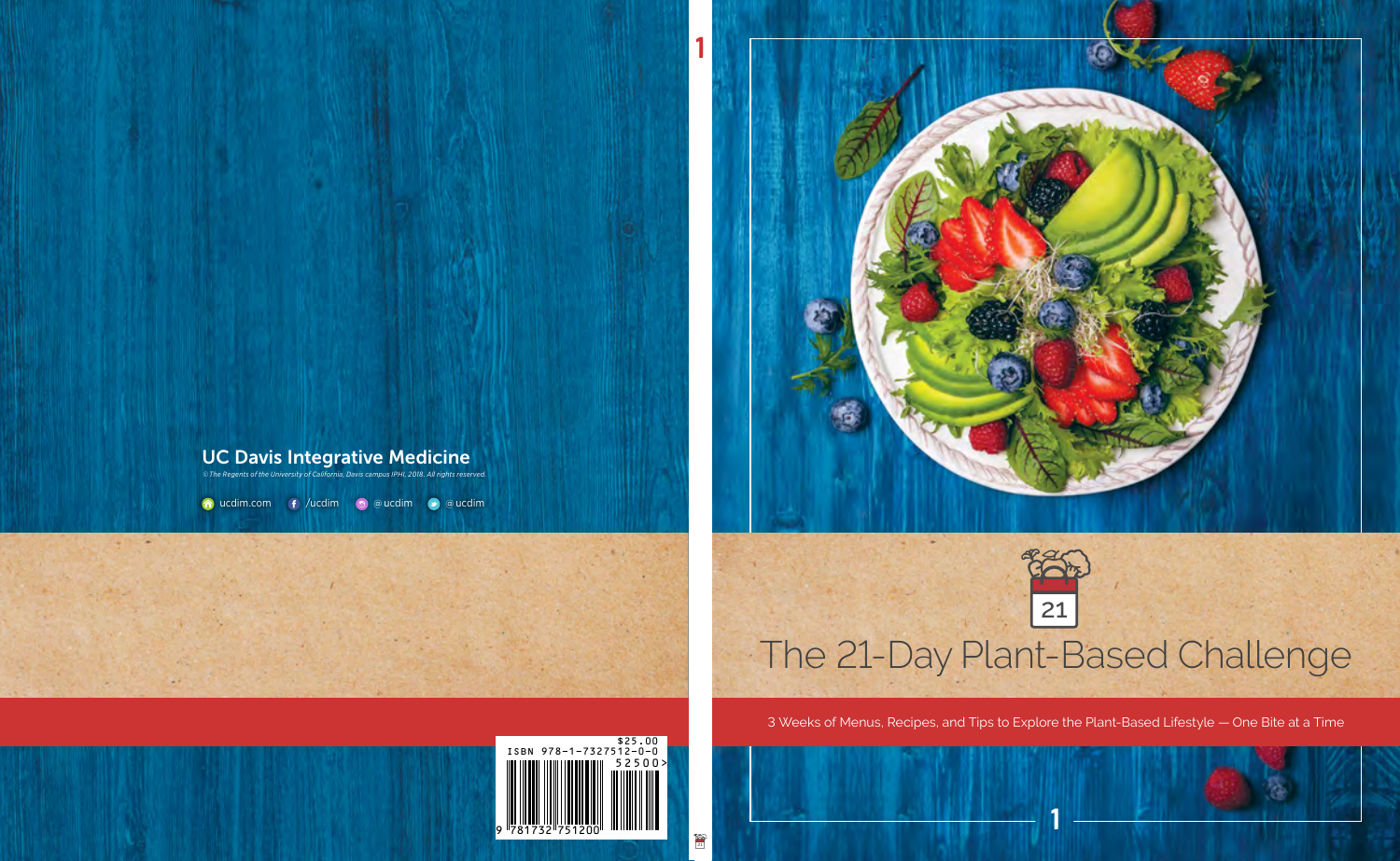Introduction

#### A WARM WELCOME!

We are excited that you are joining us for a nutrition revolution that will change your life and health forever!

This Menu Book was created for the 2016 Food Day Challenge, an annual event hosted by UC Davis Integrative Medicine and held every October–November in honor of World Food Day.

During the event, participants take steps to transition to a healthier lifestyle by following a 100 percent whole food, plant-based diet for 3 weeks.

The 2016 Challenge is complete but with this Menu Book, you can take (and repeat) the challenge at any time!

#### *LET'S GET STARTED!*



**BEFORE YOU START...** Download your shopping list from the link below: **[bit.ly/21fdc-2016](https://s3.amazonaws.com/ucdim/wp-content/uploads/20180625110208/2016-Grocery-Lists.pdf)**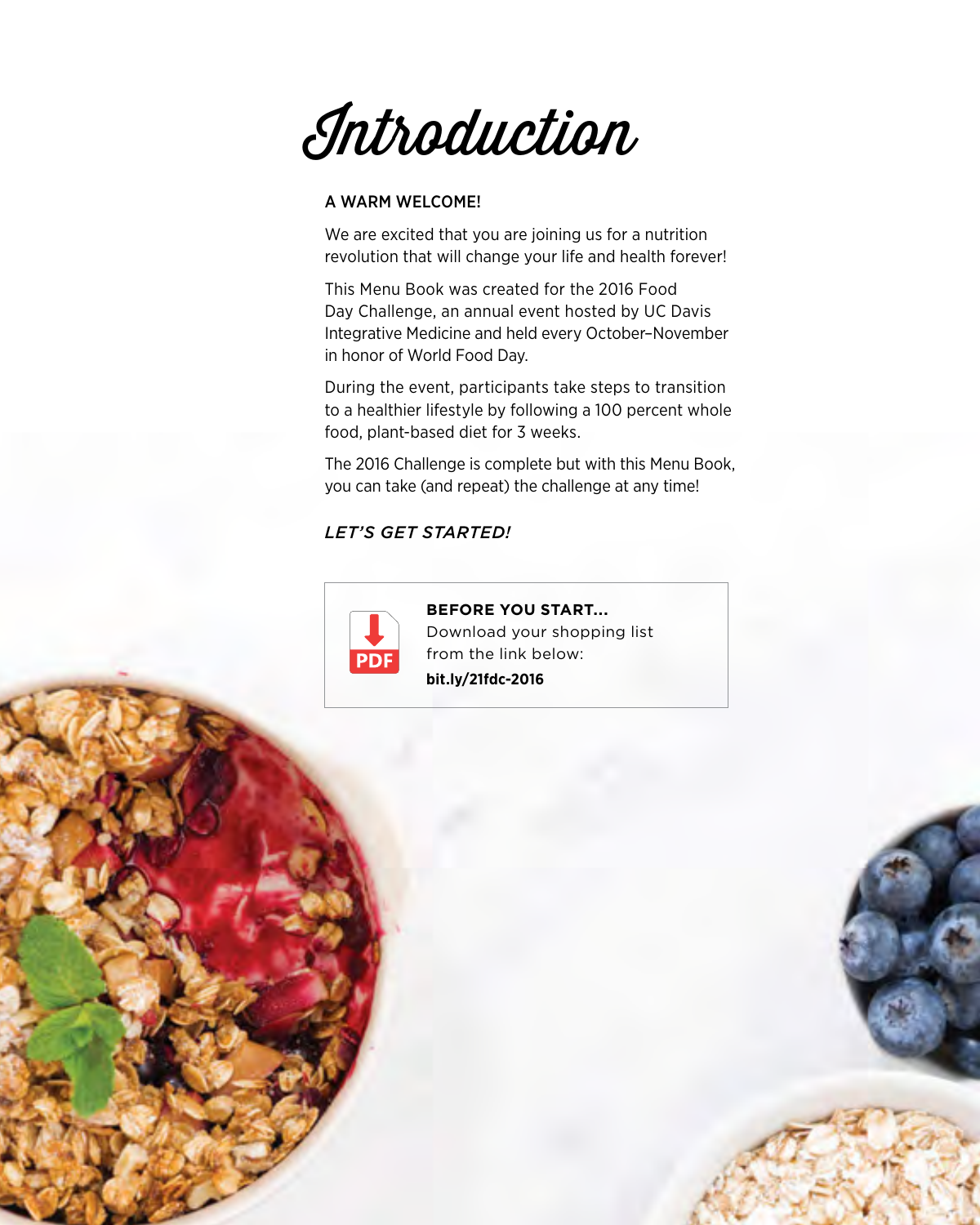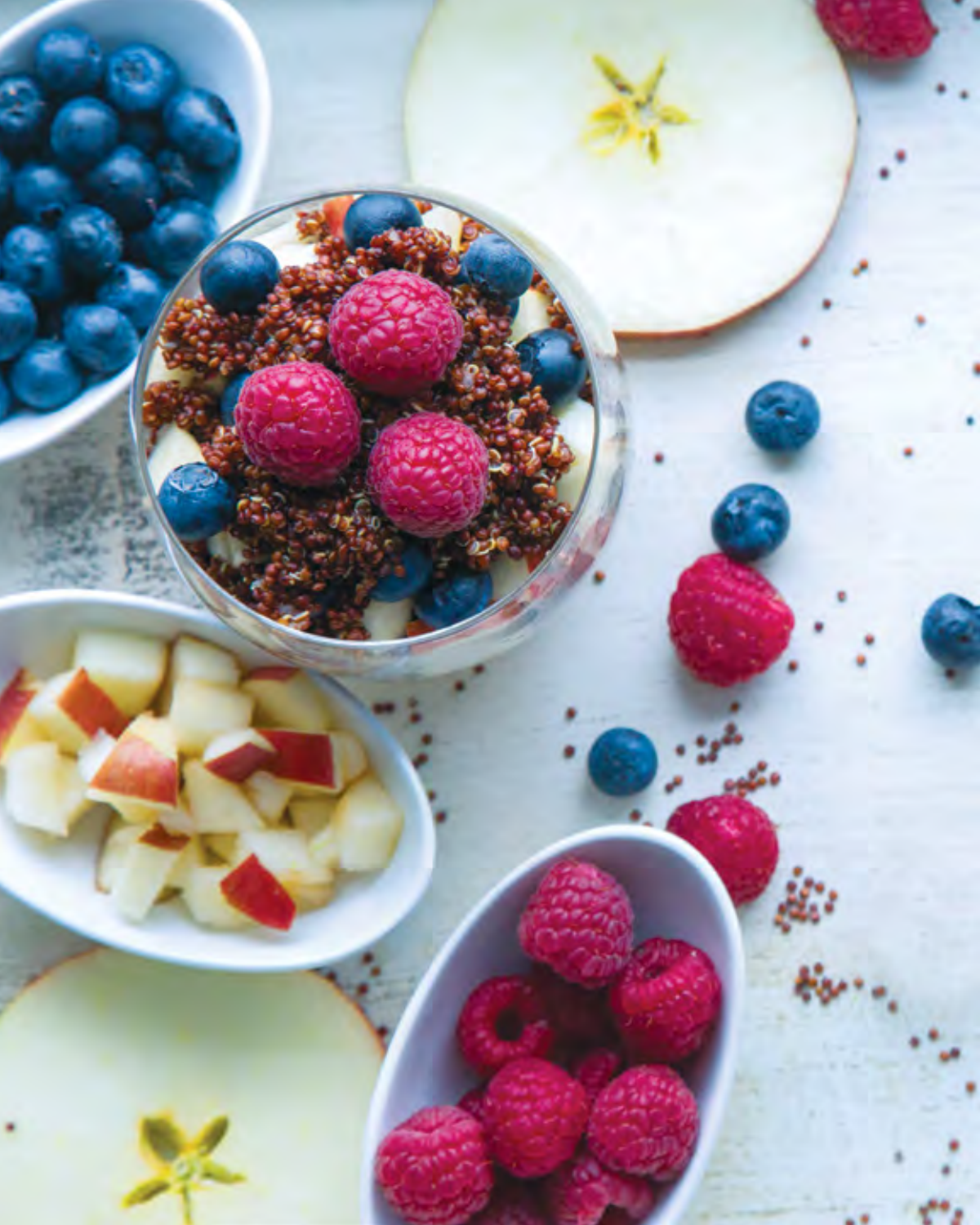# Table of Contents

| Week 3: Asian and Middle Eastern Cuisine  8-9 |  |
|-----------------------------------------------|--|
|                                               |  |
|                                               |  |
|                                               |  |
|                                               |  |
|                                               |  |
| Advance Preparation/Batch Cooking 89-91       |  |
|                                               |  |
|                                               |  |
|                                               |  |
|                                               |  |

21 Food Day Challenge Recipe Book | © The Regents of the University of California, Davis campus IPHI, 2016. All rights reserved | ucdim.com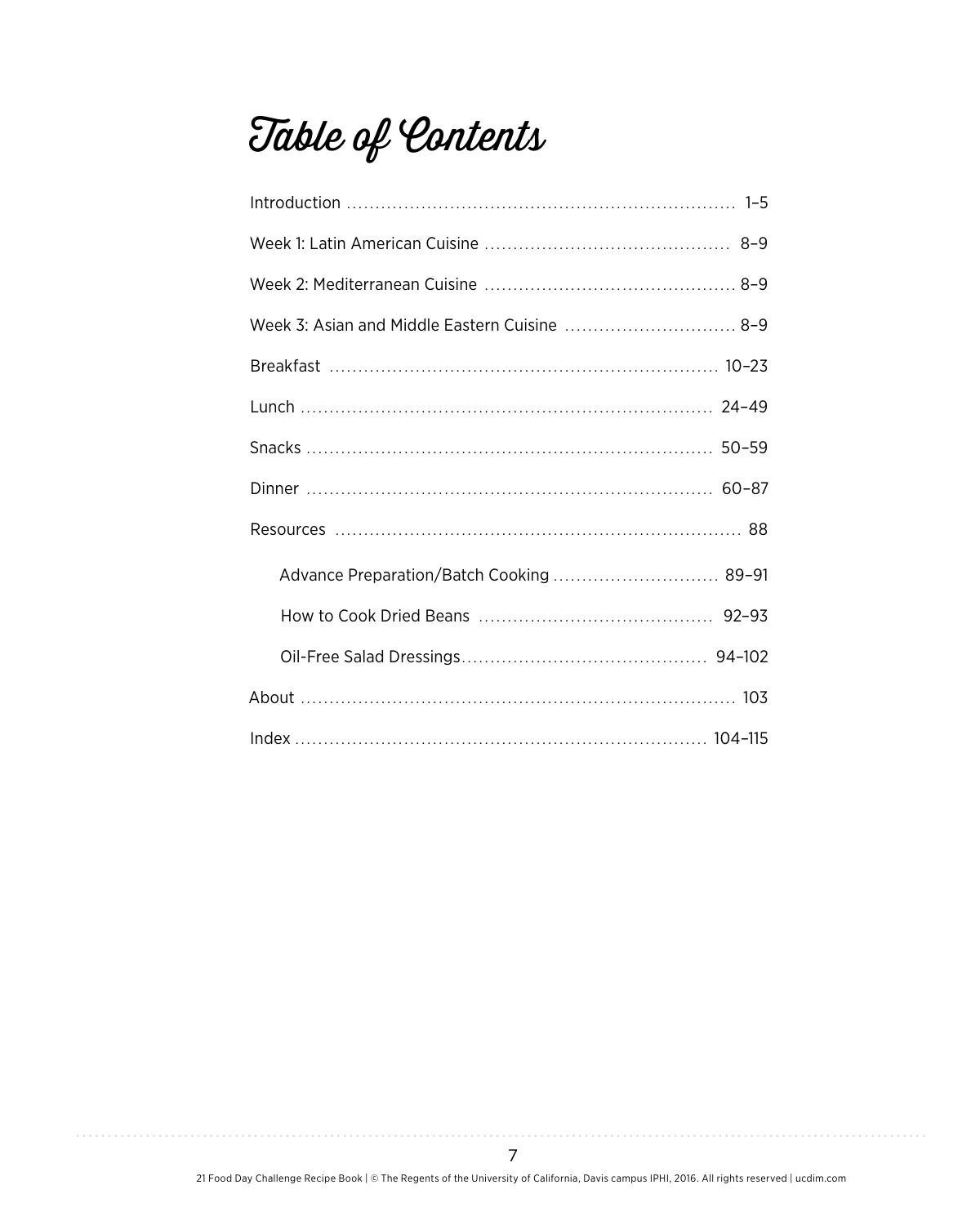## Week 1 | Latin American Cuisine

|                     | Dav 1                                                                                                       | Day 2                   | Day 3                                    |  |
|---------------------|-------------------------------------------------------------------------------------------------------------|-------------------------|------------------------------------------|--|
| <b>Rreakfast</b>    | For entire week, choose 2-3 options, to your preference, and rotate one per day from recipes on pages 10-23 |                         |                                          |  |
| <b>Weekly Salad</b> | Slaw Salad 26                                                                                               |                         |                                          |  |
|                     | Golden Beet and<br>Kale Salad. Corn Fritters 27                                                             | Black Bean Burrito   28 | Roasted Veggie Salad   29                |  |
| <b>Snack</b>        | For entire week, choose 2-3 options, to your preference, and rotate one per day from recipes on pages 50-59 |                         |                                          |  |
|                     | Black Bean Chili.<br>Cashew Sour Cream   62                                                                 | Asparagus Soup   63     | Baked Potato   64<br>Mushroom Gravy   65 |  |

### Week 2 | Mediterranean Cuisine

|                     | Dav i                                                                                                       | Dav 2                                                                                       | Dav 3                                                                     |  |
|---------------------|-------------------------------------------------------------------------------------------------------------|---------------------------------------------------------------------------------------------|---------------------------------------------------------------------------|--|
| <b>Breakfast</b>    | For entire week, choose 2–3 options, to your preference, and rotate one per day from recipes on pages 10–23 |                                                                                             |                                                                           |  |
| <b>Weekly Salad</b> | Italian Salad   34                                                                                          |                                                                                             |                                                                           |  |
| Lunch               |                                                                                                             | Summer Squash With Pesto   35   Chickpeas and Tomato Stew   36   Farmer's Market Salad   37 |                                                                           |  |
|                     | For entire week, choose 2–3 options, to your preference, and rotate one per day from recipes on pages 50–59 |                                                                                             |                                                                           |  |
| Dinner              | Fusilli Alla Puttanesca   71<br>Kale and Chickpea Salad   72                                                | Roasted Garlic Mashed<br>Cauliflower   73 Oven Roasted<br>Autumn Vegetables   74            | Vegetable Lasagna Rolls   75<br>Fresh Mixed Greens and<br>Berry Salad 176 |  |

## Week 3 | Asian & Middle Eastern Cuisine

|                     | Dav i                                                                                                       | Day 2                     | Day 3                              |  |
|---------------------|-------------------------------------------------------------------------------------------------------------|---------------------------|------------------------------------|--|
| <b>Breakfast</b>    | For entire week, choose 2-3 options, to your preference, and rotate one per day from recipes on pages 10-23 |                           |                                    |  |
| <b>Weekly Salad</b> | Asian Chop Salad   42                                                                                       |                           |                                    |  |
| l unch              | Banh Mi Bowl   43                                                                                           | Cauliflower Couscous   44 | Turkish Chickpea Salad   45        |  |
| Snack               | For entire week, choose 2-3 options, to your preference, and rotate one per day from recipes on pages 50-59 |                           |                                    |  |
| Dinner              | Drunken Noodles   81                                                                                        | Moroccan Tofu   82        | <b>Five-Spice Cauliflower   83</b> |  |

8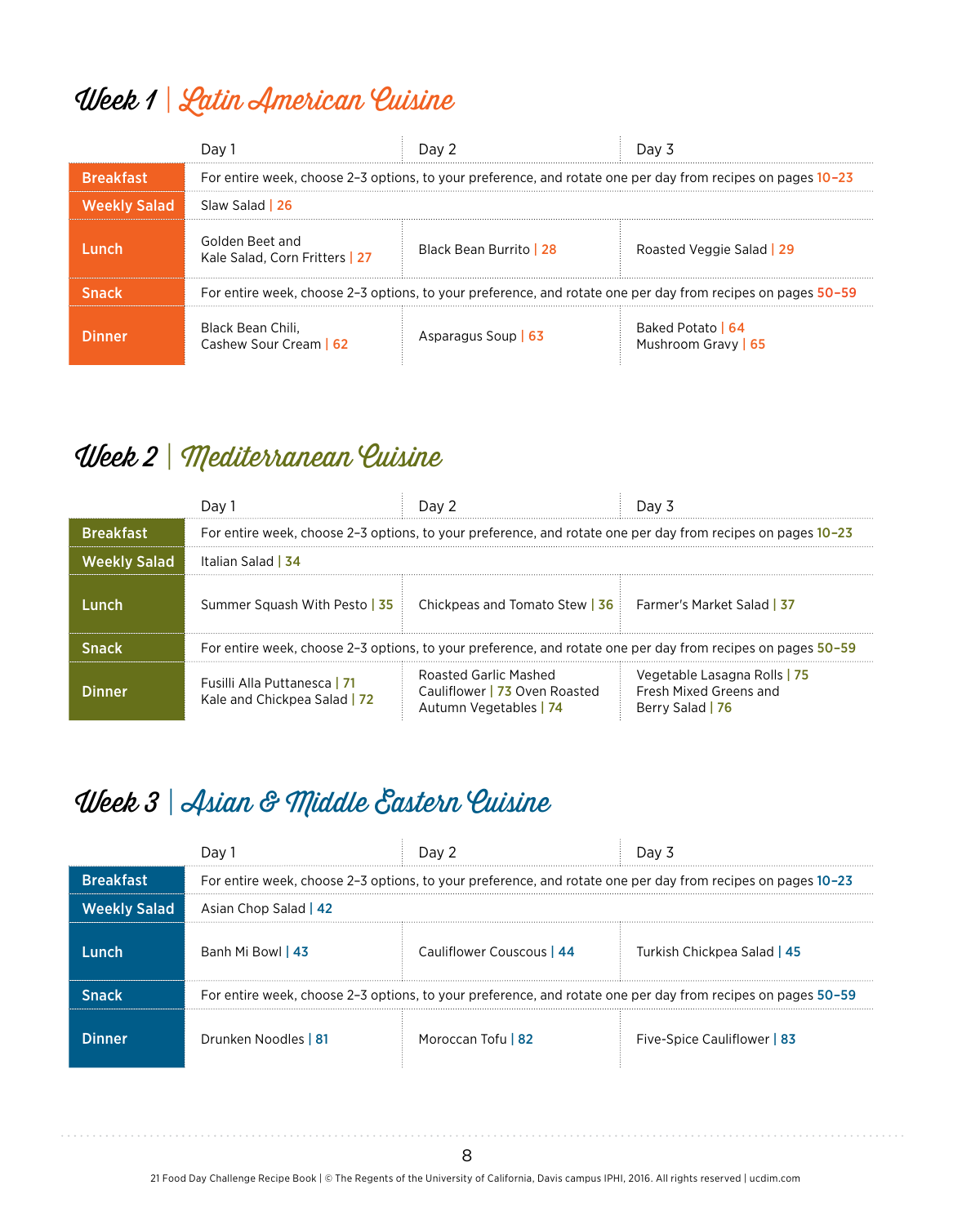## Latin American Cuisine

| Dav 4                                                                                     | Day 5                                                                                                       | Day 6                                         | Dav 7                                                                       |
|-------------------------------------------------------------------------------------------|-------------------------------------------------------------------------------------------------------------|-----------------------------------------------|-----------------------------------------------------------------------------|
|                                                                                           | For entire week, choose 2-3 options, to your preference, and rotate one per day from recipes on pages 10-23 |                                               |                                                                             |
| Slaw Salad   26                                                                           |                                                                                                             |                                               |                                                                             |
| Hummus Veggie Wrap   30                                                                   | Yummy Black Bean,<br>Beet and Shiitake Burger.<br>Apple and Endive Salad   31                               | Roasted Rice and<br>Kale Stuffed Peppers   32 | Spicy Black Bean<br>and Corn Salad 33                                       |
|                                                                                           | For entire week, choose 2–3 options, to your preference, and rotate one per day from recipes on pages 50–59 |                                               |                                                                             |
| Mango Fried Rice   66<br>Sautéed Brussels Sprouts<br>With Caramelized<br>Onions <b>67</b> | Hummus Veggie Tortilla<br>Pizza   68                                                                        | Southwestern Sweet Potato<br>Chips   69       | Steamed Broccoli   70<br>Mushroom Gravy   65<br>Wholesome Power Wedges   70 |

### Mediterranean Cuisine

| Dav 4                            | Dav 5                                  | Day 6                                                                                                       | Dav 7                                                                     |
|----------------------------------|----------------------------------------|-------------------------------------------------------------------------------------------------------------|---------------------------------------------------------------------------|
|                                  |                                        | For entire week, choose 2-3 options, to your preference, and rotate one per day from recipes on pages 10-23 |                                                                           |
| Italian Salad   34               |                                        |                                                                                                             |                                                                           |
| Sweet Potato Salad   38          | Un-Tuna Sandwich 139                   | Waldorf Salad   40                                                                                          | Holiday Wild Rice With<br>Cranberries and Pecans.<br>Sautéed Spinach   41 |
|                                  |                                        | For entire week, choose 2–3 options, to your preference, and rotate one per day from recipes on pages 50–59 |                                                                           |
| Wild Rice With<br>Chickneas   77 | Pappa Al Pomodoro<br>(Bread and Tomato | Spaghetti Squash With<br>Roasted Garlic and<br>Tomatoes   79                                                | Vegan Shepherd's Pie   80                                                 |

## Asian & Middle Eastern Cuisine

| Dav 4                                                 | Day 5                                                                                                       | Day 6                                                                | Day 7                                             |
|-------------------------------------------------------|-------------------------------------------------------------------------------------------------------------|----------------------------------------------------------------------|---------------------------------------------------|
|                                                       | For entire week, choose 2-3 options, to your preference, and rotate one per day from recipes on pages 10-23 |                                                                      |                                                   |
| Asian Chop Salad   42                                 |                                                                                                             |                                                                      |                                                   |
| Vietnamese-Style Spring<br>Rolls With Baked Tofu   46 | Red Cabbage and Avocado<br>Salad   47                                                                       | Spicy Peanut Tofu<br>Lettuce Wraps   48                              | Baked Falafel, Tomato<br>Cucumber Salad   49      |
|                                                       | For entire week, choose 2-3 options, to your preference, and rotate one per day from recipes on pages 50-59 |                                                                      |                                                   |
| Vegetable Coconut<br>Curry With Rice   84             | Mango and Cauliflower<br>Stir Fry   85                                                                      | Soba Noodles With BBQ<br>Tofu and Vegetables in<br>Peanut Sauce   86 | <b>Bulgur and Lentil Pilaf</b><br>With Leeks   87 |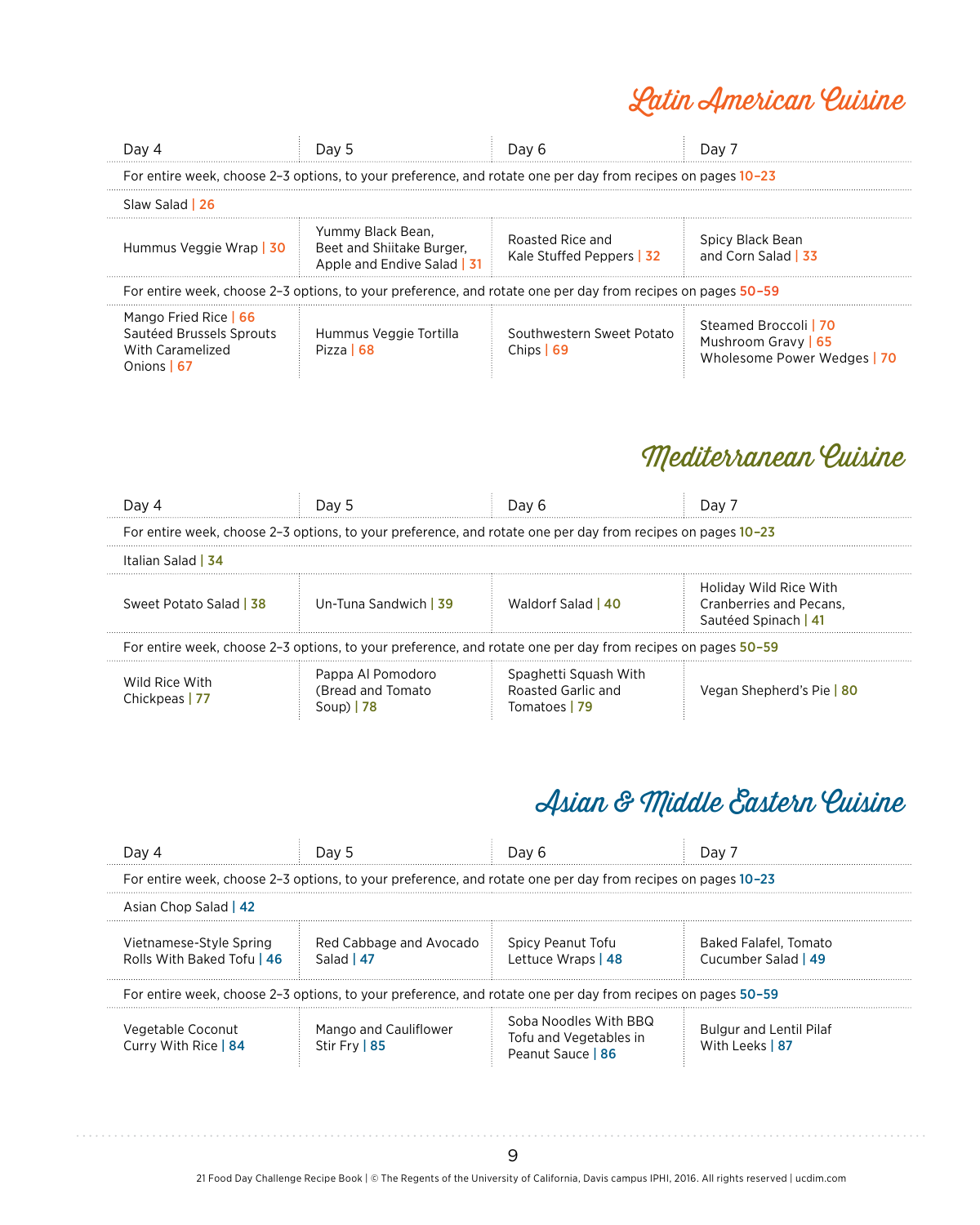### Weekly Salad — Slaw Salad

*Prep Time 10 min, Cook Time 0 min, Serves 2* 



#### INGREDIENTS

1 cup arugula

- 1 cup green cabbage, shredded
- 1/2 cup carrots, shredded
- 1/2 cup red cabbage, shredded
- $\frac{1}{2}$  cup red onion, thinly sliced
- 1/4 cup green bell pepper, roasted

1/4 cup green onion, chopped

2 tablespoons cilantro, fresh, chopped

1 tablespoon mint, fresh, chopped

#### DIRECTIONS

- 1. Add all salad ingredients into a large bowl and mix well.
- 2. Add dressing to the salad and toss.

#### Notes

Suggested Salad Dressing: Smoky Citrus, Citrus or Avocado (pages 94–100)

Use this weekly salad recipe to add greens to your meals (and balance out their energy density). For variation, combine ingredients in different proportions and use different dressings throughout the week. To make this salad a meal in itself, add one cup roasted sweet yellow corn (thawed if using frozen) and one cup cooked black beans (drained and rinsed).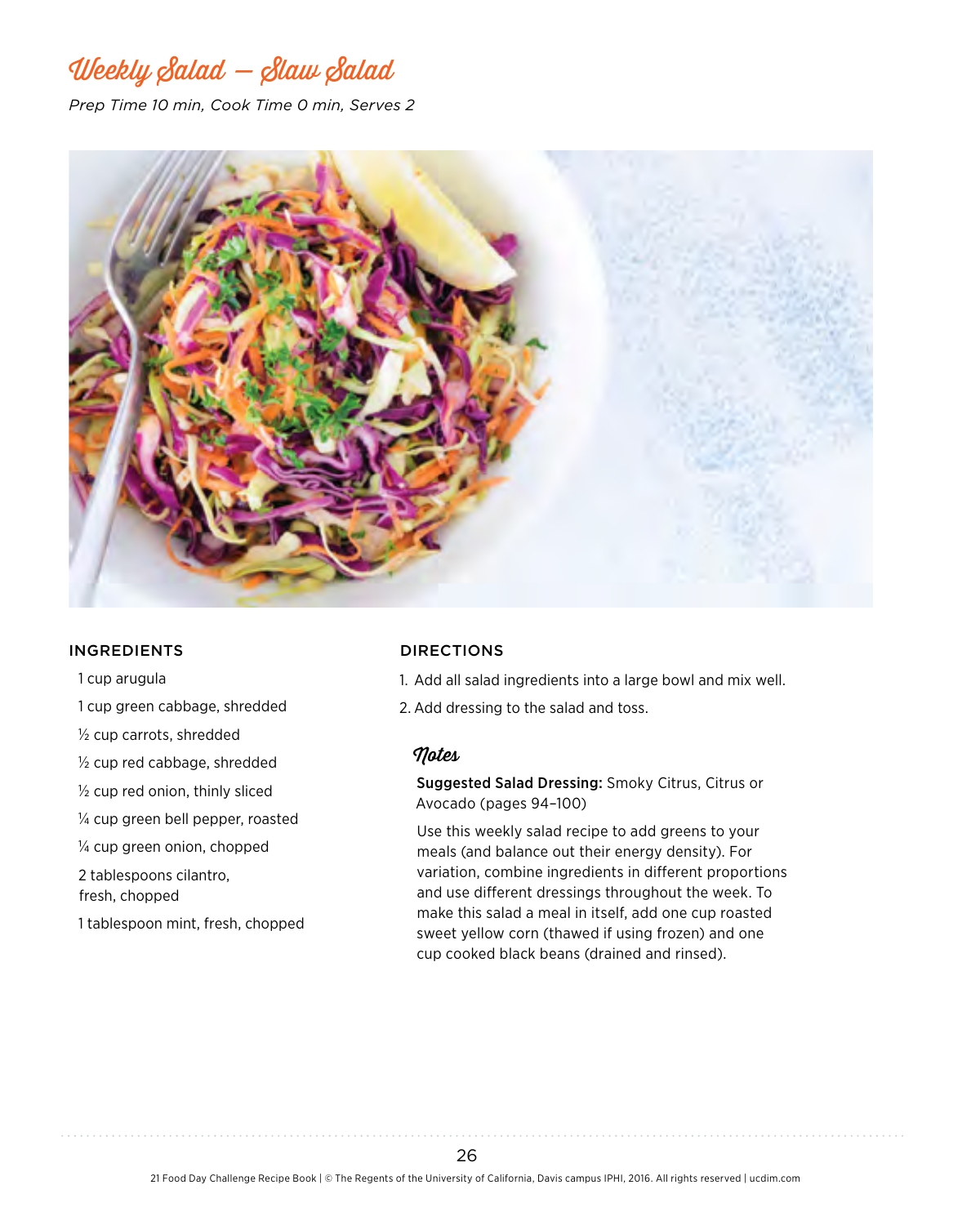## Golden Beet and Kale Salad With Corn Fritters

*Salad: Prep Time 20 min, Cook Time 0 min, Serves 2 | Corn Fritters: Prep Time 5 min, Cook Time 15 min, Serves 2* 

#### INGREDIENTS

#### Golden Beet and Kale Salad

2 cups kale, thinly sliced

- 3/4 cup golden beets, peeled, shredded
- 1/2 cup carrots, peeled, shredded
- $1/2$  cup red bell pepper, diced
- $\frac{1}{2}$  cup yellow bell pepper, diced
- 1/4 cup broccoli sprouts
- $\frac{1}{4}$  cup green onions, thinly sliced
- $\frac{1}{4}$  cup hemp seeds (optional)

#### Corn Fritters

- 1 cup sweet yellow corn, frozen, thawed
- 1/4 cup cornmeal
- $\frac{1}{4}$  cup flour, whole wheat or gluten-free  $\frac{1}{4}$  cup water
- 2 tablespoons chives, finely chopped
- 2 tablespoons shallots, finely chopped
- 1 tablespoon garlic, fresh, chopped
- Black pepper, freshly ground, to taste

#### DIRECTIONS FOR GOLDEN BEET AND KALE SALAD

- 1. Place kale, beets, carrots, green onion, hemp seeds, bell peppers, and broccoli sprouts in a large mixing container.
- 2. Pour dressing over kale mixture and toss until kale is well coated.

#### Notes

Suggested Salad Dressing: Basil Tahini (page 96)

Massaging the kale for 2 to 3 minutes will make it softer.

#### DIRECTIONS FOR CORN FRITTERS

- 1. Heat a flat griddle pan or flat plates on a panini pan to medium heat.
- 2. Mix ingredients in a bowl, adding the water until mixture is firm enough to scoop into balls.
- 3. Drop a spoonful of mixture onto the pan and flatten until fritters are  $\frac{1}{3}$ -inch thick.
- 4. Cook on medium heat until light brown. Flip over and cook the other side.

#### **notes**

Whole wheat flour can be used instead of gluten-free flour but you will want to use less water to make sure the mixture becomes firm.

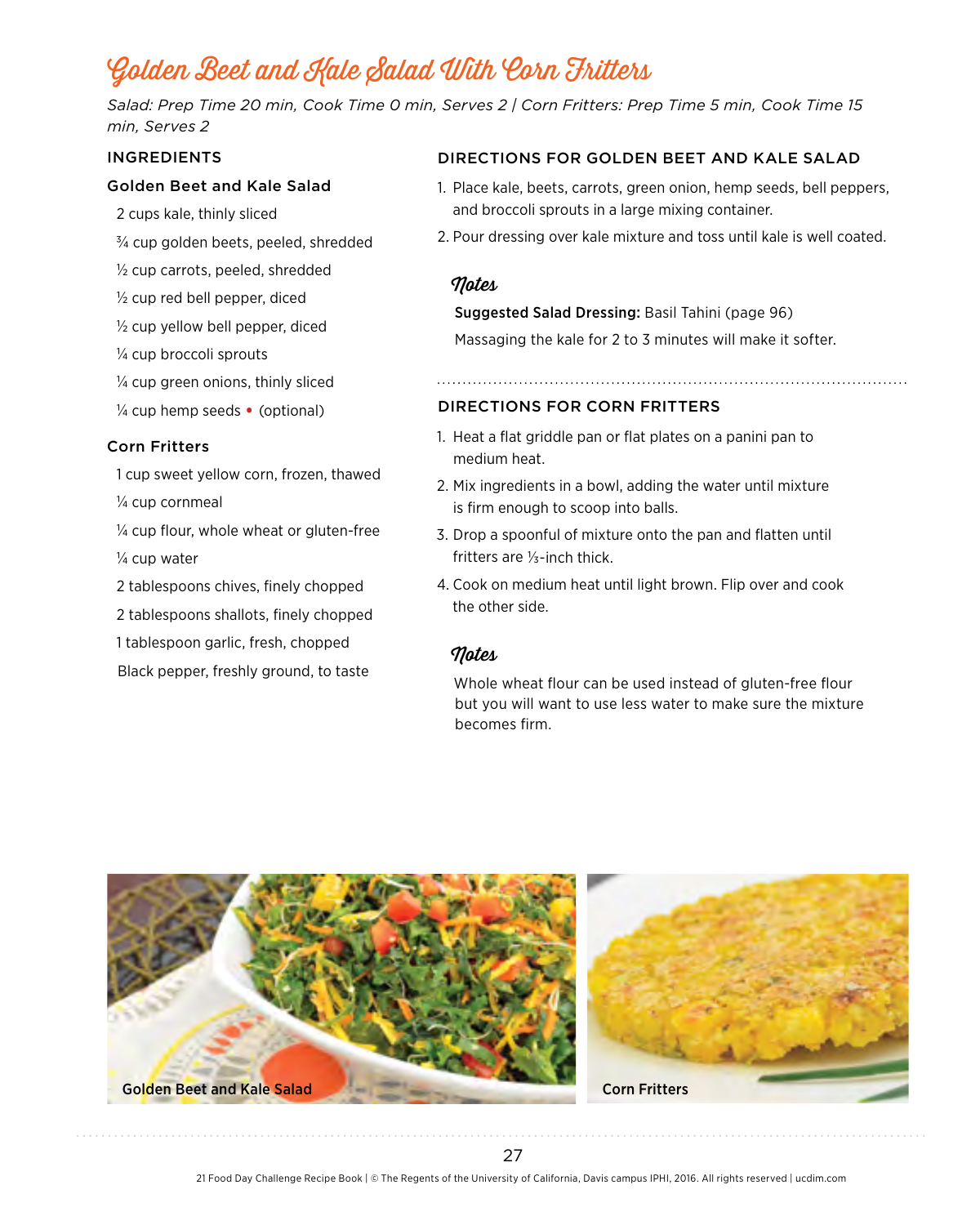Index

# **S** CONTINUED

SMOKY CITRUS DRESSING, 100

SOBA NOODLES WITH BBQ TOFU AND VEGETABLES IN PEANUT SAUCE, 86

#### SOUTHWESTERN SWEET POTATO CHIPS, 69

SPAGHETTI SQUASH WITH ROASTED GARLIC AND TOMATOES, 79

#### SPAGHETTI SQUASH

Spaghetti Squash With Roasted Garlic and Tomatoes, 79

#### SPICY BLACK BEAN AND CORN SALAD, 33

#### SPICY PEANUT TOFU LETTUCE WRAPS, 48

#### SPINACH

Fresh Mixed Greens and Berry Salad, 76 Hummus Veggie Tortilla Pizza, 68 Mango Cauliflower Stir Fry, 85 Sautéed Spinach, 41 Sweet Potato Salad, 38 Vegetable Lasagna Rolls, 75

#### SPRING ROLL PAPERS

Vietnamese-Style Spring Rolls With Baked Tofu, 46

#### STEAMED BROCCOLI, 70

#### SUMMER SQUASH WITH PESTO, 35

#### SUMMER SQUASH

Hummus Veggie Tortilla Pizza, 68 Summer Squash With Pesto, 35

#### SWEET AND SPICY ASIAN DRESSING, 101

SWEET AND TART BAKED APPLES, 56

#### SWEET POTATO HASH, 23

#### SWEET POTATO SALAD, 38

#### SWEET POTATO

Black Bean Chili, 62 Southwestern Sweet Potato Chips, 69 Sweet Potato Hash, 23 Sweet Potato Hummus (Crudités With Spreads), 55 Sweet Potato Salad, 38

#### SWEET RASPBERRY DRESSING, 101

## **T**

TAHINI DRESSING, 101

TOFU 'OMELET,' 21

TOFU SCRAMBLE, 20

#### **TOFU**

Banh Mi Bowl, 43 Baked Tofu, 53 Moroccan Tofu, 82 Roasted Rice and Kale Stuffed Peppers, 32 Smoky Citrus Dressing, 100 Soba Noodles With BBQ Tofu and Vegetables in Peanut Sauce, 86 Spicy Peanut Tofu Lettuce Wraps, 48 Tofu 'Omelet,' 21

Tofu Scramble, 20

Vegetable Lasagna Rolls, 75

Vietnamese-Style Spring Rolls With Baked Tofu, 46 Waldorf Dressing, 102

#### TOMATO CUCUMBER SALAD, 49

#### 114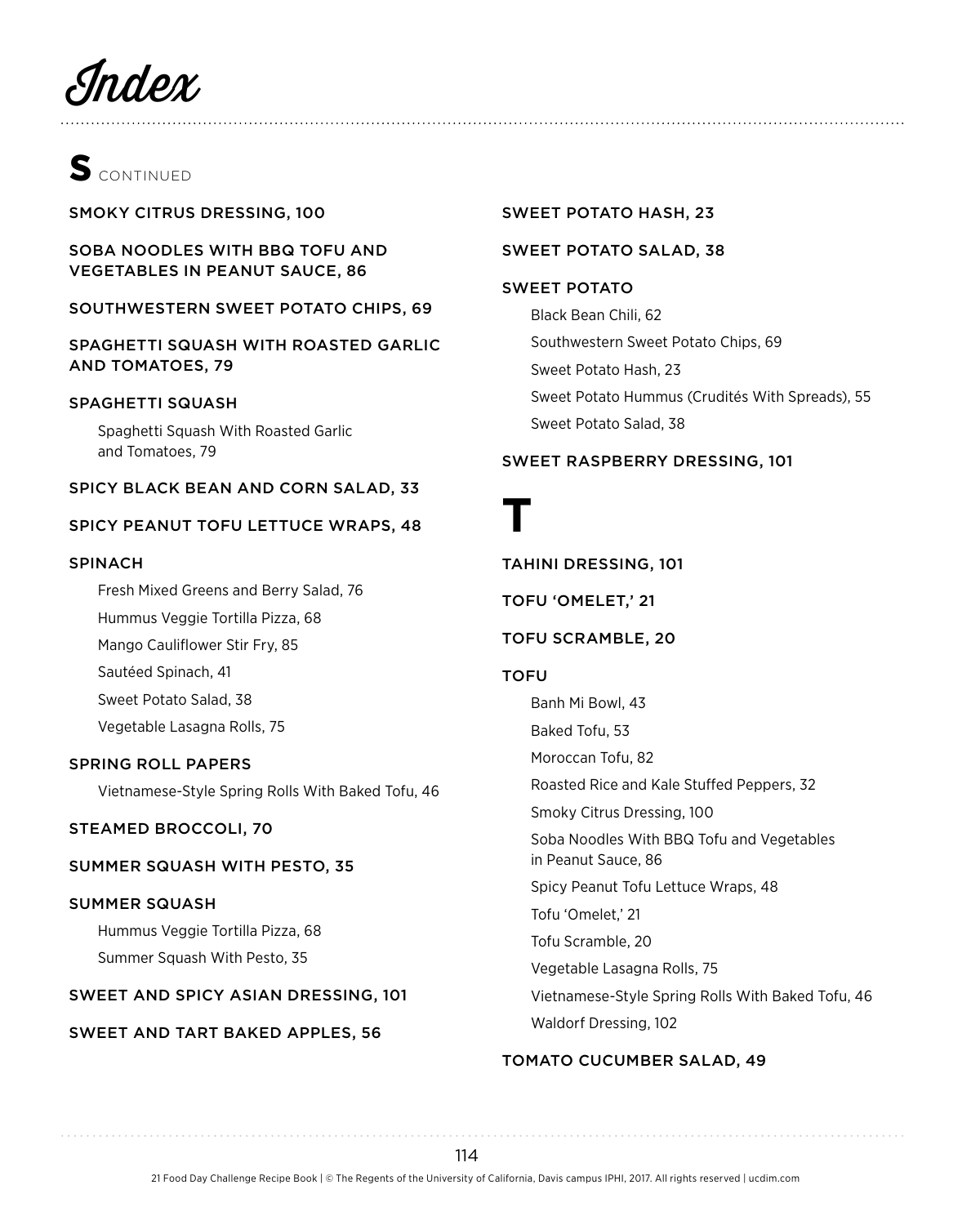#### TOMATO

Chickpeas and Tomato Stew, 36 Drunken Noodles, 81 Farmer's Market Salad, 37 Fusilli Alla Puttanesca, 71 Italian Salad, 34 Mango Fried Rice, 66 Moroccan Tofu, 82 Pappa Al Pomodoro, 78 Roasted Rice and Kale Stuffed Peppers, 32 Roasted Veggie Salad, 29 (sun-dried) Southwestern Sweet Potato Chips, 69 Spaghetti Squash With Roasted Garlic and Tomatoes, 79 Tomato Cucumber Salad, 49 Wild Rice With Chickpeas, 77

#### TORTILLA

Black Bean Burrito, 28 Hummus Veggie Tortilla Pizza, 68 Hummus Veggie Wrap, 30

TURKISH CHICKPEA SALAD, 45

## **U**

UN-TUNA SANDWICH, 39

**V**

VEGAN SHEPHERD'S PIE, 80

#### VEGETABLE BROTH

Asparagus Soup, 63 Black Bean Chili, 62 Chickpeas and Tomato Stew, 36 Drunken Noodles, 81

Fusilli Alla Puttanesca, 71 Hummus Veggie Tortilla Pizza, 68 Pappa Al Pomodoro, 78 Roasted Garlic, 73 Roasted Rice and Kale Stuffed Peppers, 32 Spaghetti Squash With Roasted Garlic and Tomatoes, 79 Vegan Shepherd's Pie, 80 Wild Rice With Chickpeas, 77

#### VEGETABLE COCONUT CURRY, 84

VEGETABLE LASAGNA ROLLS, 75

VIETNAMESE-STYLE SPRING ROLLS WITH BAKED TOFU, 46

## **W**

WALDORF DRESSING, 102 WALDORF SALAD, 40 WHOLESOME POWER WEDGES, 70

WILD RICE WITH CHICKPEAS, 77

## **Y**

YAM Vegetable Coconut Curry, 84

YUMMY BLACK BEAN, BEET AND SHIITAKE BURGER, 31

## **Z**

#### **ZUCCHINI**

Farmer's Market Salad, 37 Summer Squash With Pesto, 35

#### 115